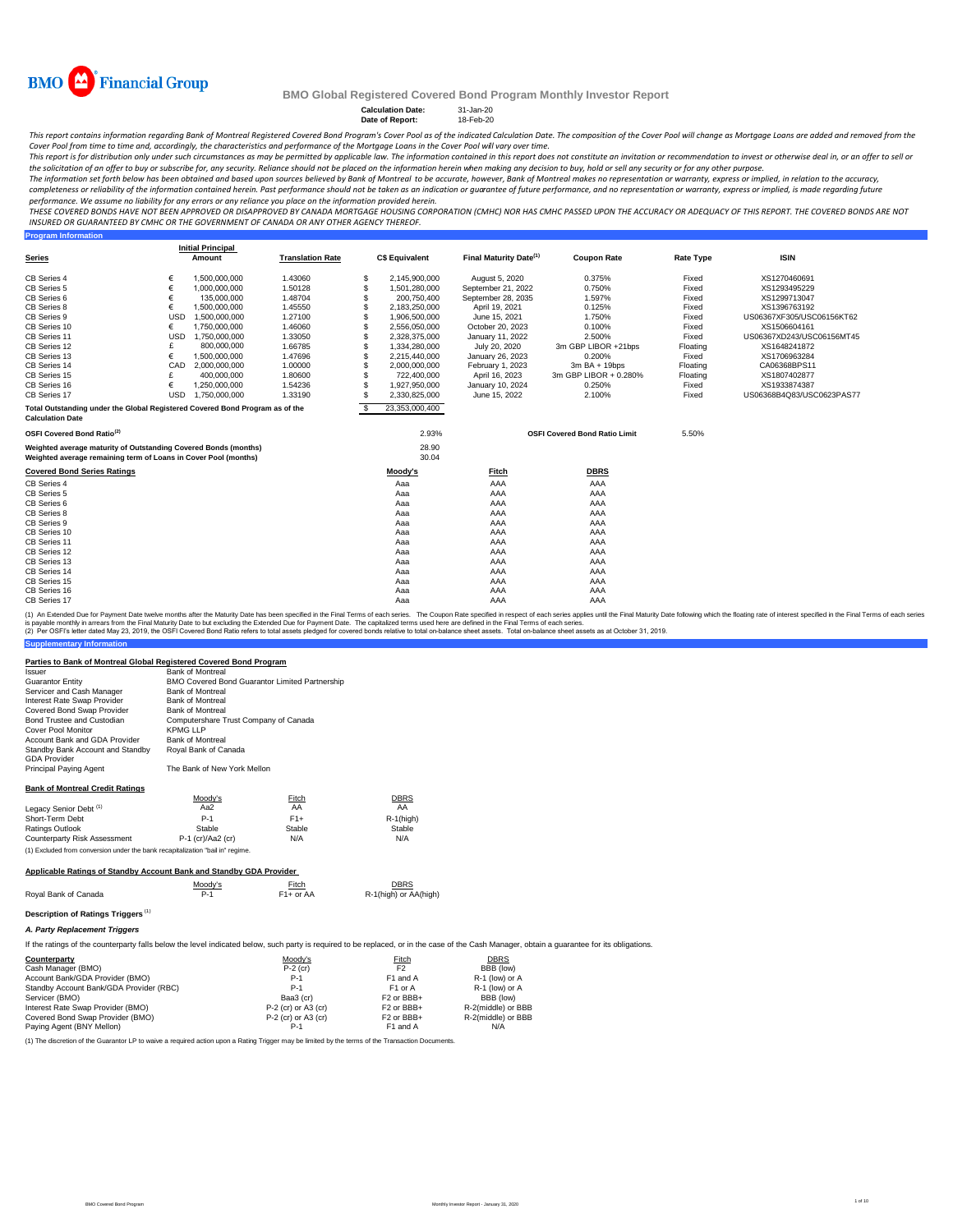

|                                                                                                                                                                                                                                                                                                                                                                                                                                                                                                                                                                                                                                                                                                                      |                                            | <b>Calculation Date:</b><br>Date of Report: | 31-Jan-20<br>18-Feb-20           |  |  |
|----------------------------------------------------------------------------------------------------------------------------------------------------------------------------------------------------------------------------------------------------------------------------------------------------------------------------------------------------------------------------------------------------------------------------------------------------------------------------------------------------------------------------------------------------------------------------------------------------------------------------------------------------------------------------------------------------------------------|--------------------------------------------|---------------------------------------------|----------------------------------|--|--|
| <b>B. Summary of Specific Rating Trigger Actions</b>                                                                                                                                                                                                                                                                                                                                                                                                                                                                                                                                                                                                                                                                 |                                            |                                             |                                  |  |  |
| I) The following actions are required if the Cash Manager (BMO) undergoes a downgrade below the stipulated rating:                                                                                                                                                                                                                                                                                                                                                                                                                                                                                                                                                                                                   |                                            |                                             |                                  |  |  |
|                                                                                                                                                                                                                                                                                                                                                                                                                                                                                                                                                                                                                                                                                                                      | Moody's                                    | Fitch                                       | <b>DBRS</b>                      |  |  |
| a) The Servicer will be required to direct amounts received directly                                                                                                                                                                                                                                                                                                                                                                                                                                                                                                                                                                                                                                                 |                                            |                                             |                                  |  |  |
| into the GDA Account (or Standby GDA Account if applicable)<br>within 2 Canadian business days and the Cash Manager shall<br>immediately remit any funds held at such time for or on behalf of<br>the Guarantor directly into the GDA Account                                                                                                                                                                                                                                                                                                                                                                                                                                                                        | $P-1$                                      | F1 or A                                     | R-1(low) or BBB                  |  |  |
| II) The following actions are required if the Servicer (BMO) undergoes a downgrade below the stipulated rating:                                                                                                                                                                                                                                                                                                                                                                                                                                                                                                                                                                                                      |                                            |                                             |                                  |  |  |
|                                                                                                                                                                                                                                                                                                                                                                                                                                                                                                                                                                                                                                                                                                                      | Moody's                                    | Fitch                                       | <b>DBRS</b>                      |  |  |
| a) The Servicer will be required to direct amounts received to the<br>Cash Manager, or GDA as applicable                                                                                                                                                                                                                                                                                                                                                                                                                                                                                                                                                                                                             | $P-1$ (cr)                                 | F <sub>1</sub> or A                         | BBB(low)                         |  |  |
| III) The Swap Provider is required to transfer credit support or transfer all of its rights and obligations to a replacement third party, or to obtain a<br>quarantee of its rights and obligations from a third party, if the Swap Provider undergoes a downgrade below the stipulated rating:                                                                                                                                                                                                                                                                                                                                                                                                                      | $Modv's^{(3)}$                             |                                             | <b>DBRS</b>                      |  |  |
| a) Interest Rate Swap Provider<br>b) Covered Bond Swap Provider                                                                                                                                                                                                                                                                                                                                                                                                                                                                                                                                                                                                                                                      | P-1 (cr) or A2 (cr)<br>P-1 (cr) or A2 (cr) | Fitch<br>F1 or A<br>F1 or A                 | R-1 (low) or A<br>R-1 (low) or A |  |  |
| IV) The following actions are required if the Issuer (BMO) undergoes a downgrade below the stipulated rating:                                                                                                                                                                                                                                                                                                                                                                                                                                                                                                                                                                                                        |                                            |                                             |                                  |  |  |
|                                                                                                                                                                                                                                                                                                                                                                                                                                                                                                                                                                                                                                                                                                                      | Moody's                                    | Fitch                                       | DBRS                             |  |  |
| a) Mandatory repayment of the Demand Loan                                                                                                                                                                                                                                                                                                                                                                                                                                                                                                                                                                                                                                                                            | N/A                                        | F <sub>2</sub> or BBB+                      | N/A                              |  |  |
| b) Cashflows will be exchanged under the Covered Bond Swap<br>Agreement (to the extent not already taking place)                                                                                                                                                                                                                                                                                                                                                                                                                                                                                                                                                                                                     | Baa1                                       | BBB+                                        | BBB (high)                       |  |  |
| c) Transfer of title to Loans to Guarantor <sup>(4)</sup>                                                                                                                                                                                                                                                                                                                                                                                                                                                                                                                                                                                                                                                            | A <sub>3</sub>                             | BBB-                                        | BBB (low)                        |  |  |
| <b>Events of Defaults &amp; Test Compliance</b>                                                                                                                                                                                                                                                                                                                                                                                                                                                                                                                                                                                                                                                                      |                                            |                                             |                                  |  |  |
| Asset Coverage Test (C\$ Equivalent of Outstanding<br>Covered Bond < Adjusted Aggregate Asset Amount)                                                                                                                                                                                                                                                                                                                                                                                                                                                                                                                                                                                                                |                                            | Pass                                        |                                  |  |  |
| <b>Issuer Event of Default</b>                                                                                                                                                                                                                                                                                                                                                                                                                                                                                                                                                                                                                                                                                       |                                            | No                                          |                                  |  |  |
| Guarantor LP Event of Default                                                                                                                                                                                                                                                                                                                                                                                                                                                                                                                                                                                                                                                                                        |                                            | No                                          |                                  |  |  |
| (3) If no short term rating exists, then A1                                                                                                                                                                                                                                                                                                                                                                                                                                                                                                                                                                                                                                                                          |                                            |                                             |                                  |  |  |
| (4) The transfer of registered title to the Loans to the Guarantor may be deferred if (A) satisfactory assurances are provided to the Guarantor and the Bond Trustee by The Office of the Superintendent of Financial Institut<br>jurisdiction over the Seller permitting registered title to the Loans to remain with the Seller until such time as (i) the Loans are to be sold or otherwise disposed of by the Guarantor or the Bond Trustee in the performan<br>Documents, or (ii) the Guarantor or the Bond Trustee is required to take actions to enforce or otherwise deal with the Loans, and (B) each of the Rating Agencies has confirmed that it will not withdraw or downgrade its the<br>such deferral. |                                            |                                             |                                  |  |  |

**Pre-Maturity Test** *(Applicable to Hard Bullet Covered Bonds)* **Pre-Maturity Required Ratings Pre-Maturity Required Ratings Pre-Maturity Required Ratings**  $DBRS^{(1)}$ <br>A (high) or A (low)

Following a breach of the Pre-Maturity test in respect of a Series of Hard Bullet Covered Bonds, and unless the Pre-Maturity Liquidity Ledger is otherwise funded from the other sources, the Partnership<br>shall offer to sell

(1) In the case of DBRS, if Final Maturity Date is within six months of the Pre-Maturity Test Date, then A(high), otherwise A(low).

| <b>Reserve Fund</b>                                                           |            |                     |                       |
|-------------------------------------------------------------------------------|------------|---------------------|-----------------------|
|                                                                               | Moodv's    | Fitch               | <b>DBRS</b>           |
| <b>Reserve Fund Required Amount Ratings</b>                                   | $P-1$ (cr) | F <sub>1</sub> or A | R-1 (Low) and A (low) |
| Are the ratings of the Issuer below the Reserve Fund Required Amount Ratings? |            | No                  |                       |

If the ratings of the Issuer fall below the Reserve Fund Required Amount Ratings, then the Guarantor shall credit or cause to be credited to the Reserve Fund funds up to an amount equal to the Reserve<br>Fund Required Amount.

Reserve Fund Required Amount: Nil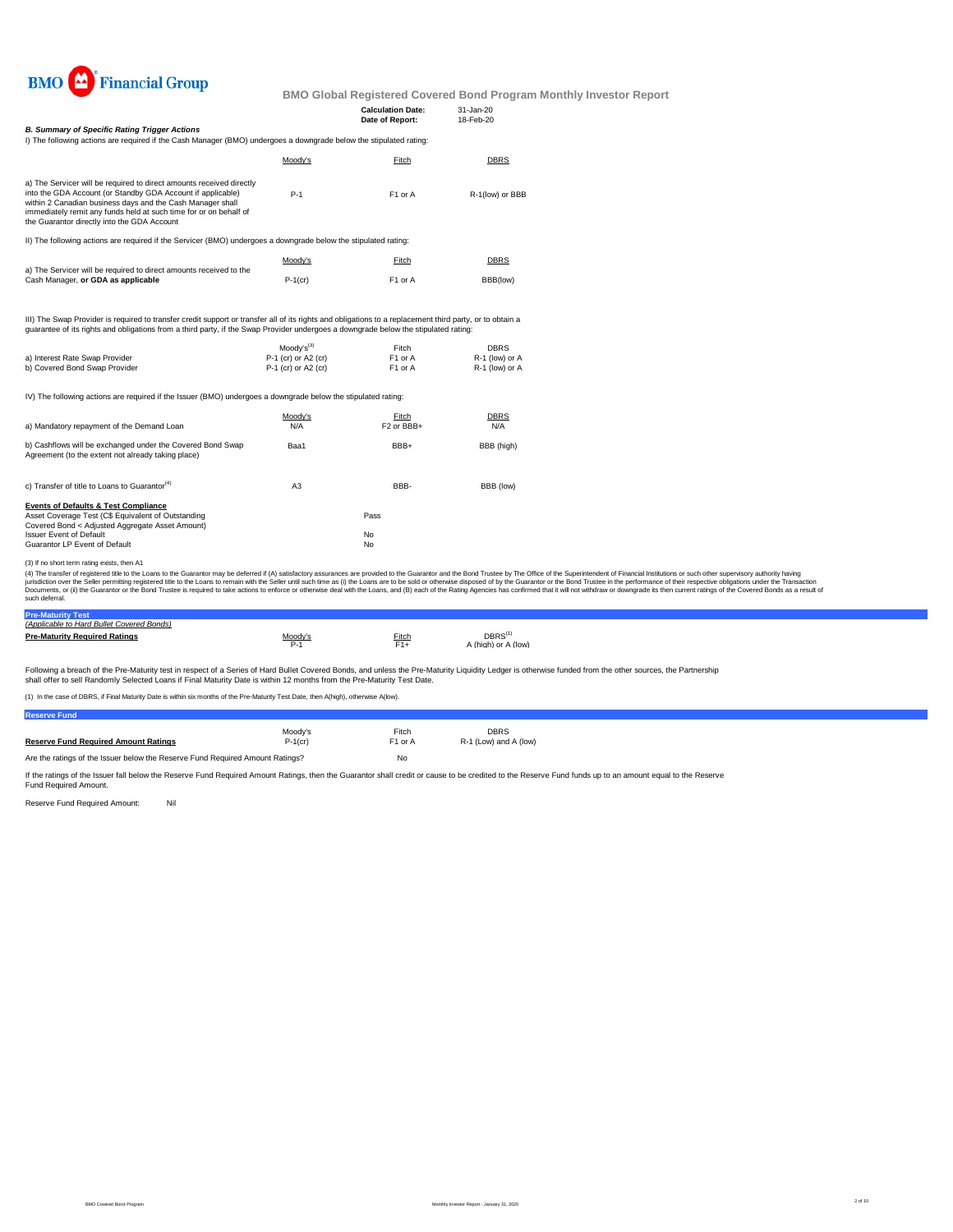

|                                                                                                                                                                                                                              | <b>Calculation Date:</b><br>Date of Report:      | 31-Jan-20<br>18-Feb-20                          |                |                |  |
|------------------------------------------------------------------------------------------------------------------------------------------------------------------------------------------------------------------------------|--------------------------------------------------|-------------------------------------------------|----------------|----------------|--|
| <b>Asset Coverage Test</b>                                                                                                                                                                                                   |                                                  |                                                 |                |                |  |
| <b>C\$ Equivalent of Outstanding Covered Bonds</b>                                                                                                                                                                           | 23.353.000.400                                   |                                                 |                |                |  |
| $A^{(1)}$ = Lesser of (i) Sum of LTV adjusted outstanding principal balance and (ii) Sum of<br>Asset percentage adjusted outstanding principal balance                                                                       | 30,711,293,867                                   |                                                 | A(i)           | 32,846,303,601 |  |
| B = Principal receipts not applied                                                                                                                                                                                           |                                                  |                                                 | A (ii)         | 30,711,293,867 |  |
| $C =$ Cash capital contributions<br>$D =$ Substitution assets<br>$E =$ (i) Reserve fund balance<br>(ii) Pre - Maturity liquidity ledger balance<br>$F =$ Negative carry factor calculation<br>Total: $A + B + C + D + E - F$ | $\sim$<br>$\sim$<br>. .<br>. .<br>30,711,293,867 | Asset Percentage<br>Maximum Asset<br>Percentage | 93.5%<br>95.0% |                |  |
| <b>Asset Coverage Test Pass/Fail</b>                                                                                                                                                                                         | Pass                                             |                                                 |                |                |  |
| <b>Regulatory OC Minimum</b>                                                                                                                                                                                                 | 103%                                             |                                                 |                |                |  |
| Level of Overcollateralization <sup>(2)</sup>                                                                                                                                                                                | 107%                                             |                                                 |                |                |  |

(1) Market Value as determined by adjusting, not less than quarterly, the Original Market Value utilizing the Indexation Methodology (see Appendix for details) for subsequent price developments.

(2) Per Section 4.3.8 of the CMHC Guide, (A) the lesser of (i) the total amount of cover pool collateral and (i)) the amount of cover pool collateral required to collateralize the covered bonds outstanding and ensure the A

| <b>Valuation Calculation</b>                                                                                                                                                                                                                                                                     |                            |        |                |
|--------------------------------------------------------------------------------------------------------------------------------------------------------------------------------------------------------------------------------------------------------------------------------------------------|----------------------------|--------|----------------|
| <b>Trading Value of Covered Bonds</b>                                                                                                                                                                                                                                                            | 23.650.047.971             |        |                |
| A = Lesser of i) Present value of outstanding loan balance of Performing Eligible<br>Loans <sup>(1)</sup> and ii) 80% of Market Value <sup>(2)</sup> of properties securing Performing Eligible Loans,<br>net of adjustments                                                                     | 32.885.192.219             | A (i)  | 32.885.192.219 |
| $B =$ Principal receipts up to calculation date not otherwise applied<br>$C =$ Cash capital contributions<br>D = Trading Value of any Substitute Assets<br>$E =$ (i) Reserve Fund Balance, if applicable<br>(ii) Pre - Maturity liquidity ledger balance<br>F = Trading Value of Swap Collateral | ٠<br>٠<br>٠<br>٠<br>٠<br>٠ | A (ii) | 59.221.565.687 |
| Total: $A + B + C + D + E + F$                                                                                                                                                                                                                                                                   | 32.885.192.219             |        |                |
| (1) Present value of expected future cash flows of Loans using current market interest rates offered to RMO clients. The effective weighted average rate used for discounting is 3,13%                                                                                                           |                            |        |                |

(1) Present value of expected future cash flows of Loans using current market interest rates offered to BMO clients. The effective weighted average rate used for discounting is 3.13%.<br>(2) Market Value as determined by adju

| <b>Intercompany Loan Balance</b>                          |                                                    |                                                        |
|-----------------------------------------------------------|----------------------------------------------------|--------------------------------------------------------|
| Guarantee Loan<br>Demand Loan<br>Total                    |                                                    | 25,018,125,699<br>S<br>7,863,860,471<br>32,881,986,170 |
| <b>Cover Pool Losses</b>                                  |                                                    |                                                        |
| Period end                                                | <b>Write Off Amounts</b>                           | <b>Loss Percentage (Annualized)</b>                    |
| January 31, 2020                                          | \$77,771                                           | $0.00\%$                                               |
| <b>Cover Pool Flow of Funds</b>                           |                                                    |                                                        |
|                                                           | <b>Current Month</b>                               | Previous Month                                         |
| <b>Cash Inflows</b>                                       |                                                    |                                                        |
| Principal receipts                                        | 461,450,549                                        | 532,441,316                                            |
| Proceeds for sale of Loans                                |                                                    |                                                        |
| Revenue Receipts                                          | 84,090,789                                         | 90,224,004                                             |
| Swap Receipts                                             | 6,470,918                                          | 2,278,105                                              |
| Cash Capital Contribution                                 |                                                    |                                                        |
| Advances of Intercompany Loans                            |                                                    |                                                        |
| Guarantee Fee                                             | $\overline{\phantom{a}}$                           | $\overline{\phantom{a}}$                               |
| <b>Cash Outflows</b>                                      |                                                    |                                                        |
| Swap Payment                                              |                                                    | (52, 492, 158)                                         |
| Intercompany Loan interest<br>Intercompany Loan principal | (64, 650, 756)<br>$(461, 450, 549)$ <sup>(1)</sup> | (532, 441, 316)                                        |
| Intercompany Loan repayment                               |                                                    |                                                        |
| Mortgage Top-up Settlement                                |                                                    |                                                        |
| Misc Partnership Expenses                                 | (68)                                               | (62)                                                   |
| <b>Profit Distribution to Partners</b>                    |                                                    | (381, 702, 047)                                        |
| Net inflows/(outflows)                                    | 25,910,883                                         | (341, 692, 159)                                        |
|                                                           |                                                    |                                                        |

 $^{(1)}$  Includes cash settlement of \$461,450,549 to occur on February 19, 2020.

| <b>Cover Pool - Summary Statistics</b>       |    |                         |               |
|----------------------------------------------|----|-------------------------|---------------|
| Asset Type                                   |    | Mortgages               |               |
| Previous Month Ending Balance                | S  | 33.396.373.510          |               |
| Aggregate Outstanding Balance                | S  | 32.901.083.251          |               |
| Number of Loans                              |    | 122.074                 |               |
| Average Loan Size                            | \$ | 269.518                 |               |
| Number of Primary Borrowers                  |    | 120.561                 |               |
| Number of Properties                         |    | 122.074                 |               |
|                                              |    | Original <sup>(1)</sup> | Indexed $(2)$ |
| Weighted Average Current Loan to Value (LTV) |    | 61.06%                  | 53.09%        |
| Weighted Average Authorized LTV              |    | 69.40%                  | 59.67%        |
| Weighted Average Original LTV                |    | 69.40%                  |               |
| Weighted Average Seasoning                   |    | 24.30<br>(Months)       |               |
| Weighted Average Coupon                      |    | 3.01%                   |               |
| Weighted Average Original Term               |    | 54.34 (Months)          |               |
| Weighted Average Remaining Term              |    | 30.04 (Months)          |               |
| <b>Substitution Assets</b>                   |    | Nil                     |               |

<sup>(1)</sup> Value as most recently determined or assessed in accordance with the underwriting policies (whether upon origination or renewal of the Eligible Loan or subsequently thereto).<br><sup>(2)</sup> Value as determined by adjusting, n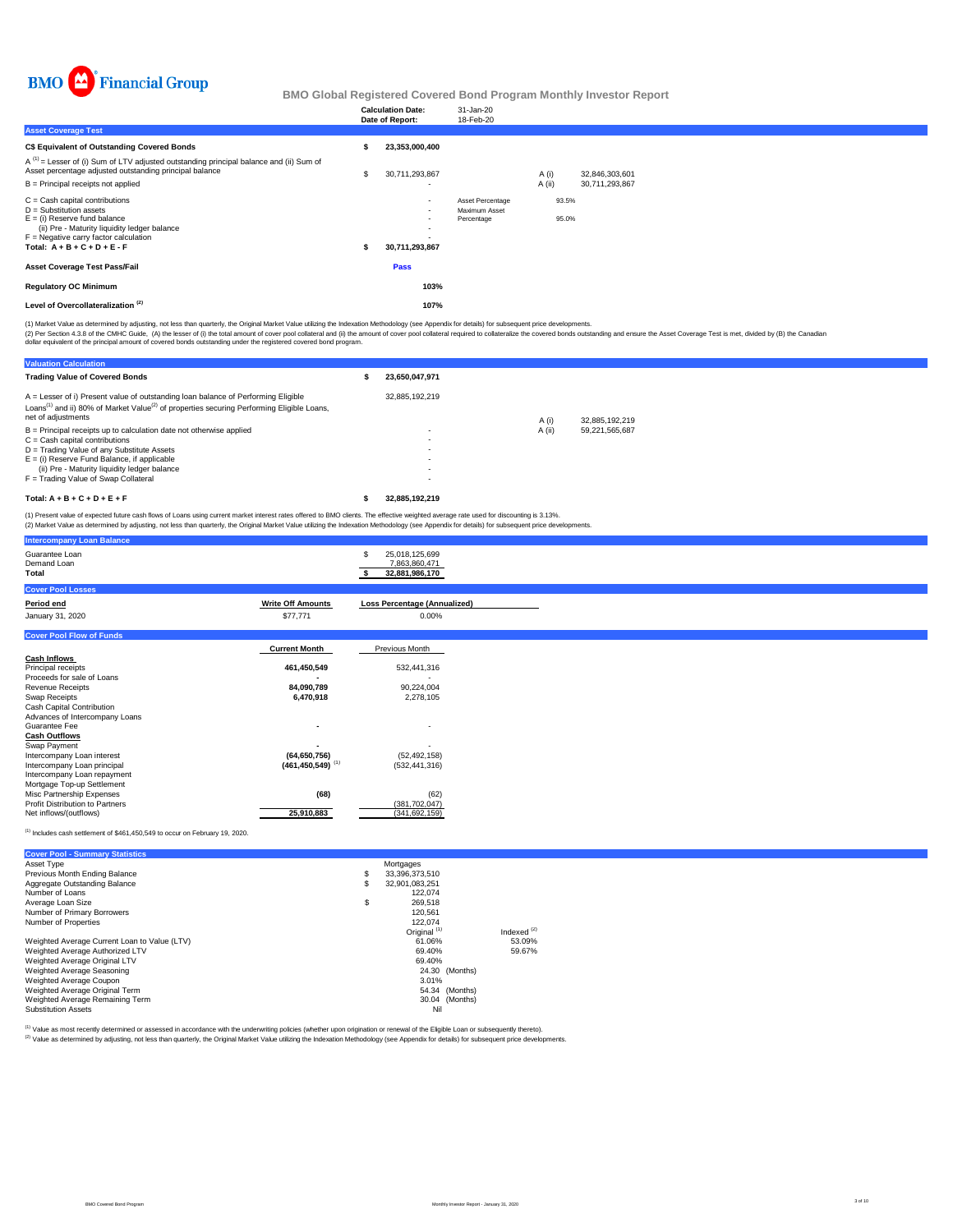

### **Calculation Date:** 31-Jan-20 **BMO Global Registered Covered Bond Program Monthly Investor Report**

|                                                      | Date of Report:        | 18-Feb-20  |                              |                |  |
|------------------------------------------------------|------------------------|------------|------------------------------|----------------|--|
| <b>Cover Pool - Delinquency Distribution</b>         |                        |            |                              |                |  |
| <b>Aging Summary</b>                                 | Number of Loans        | Percentage | <b>Principal Balance</b>     | Percentage     |  |
| Current                                              | 120,968                | 99.09      | \$<br>32,626,997,331         | 99.17          |  |
| 1 - 29 days past due                                 | 426                    | 0.35       | 104,649,744<br>\$            | 0.32           |  |
| 30 - 59 days past due                                | 281                    | 0.23       | 78,116,727<br>\$             | 0.24           |  |
| 60 - 89 days past due                                | 132                    | 0.11       | 36,539,800<br>\$             | 0.11           |  |
| 90 - 179 days past due                               | 100                    | 0.08       | 22,931,887<br>\$             | 0.07           |  |
|                                                      | 167                    | 0.14       |                              | 0.10           |  |
| 180 or more days past due                            |                        |            | \$<br>31,847,764             |                |  |
| <b>Grand Total</b>                                   | 122,074                | 100.00     | 32,901,083,251<br>\$         | 100.00         |  |
| <b>Cover Pool - Provincial Distribution</b>          |                        |            |                              |                |  |
|                                                      |                        |            |                              |                |  |
| <b>Province</b>                                      | Number of Loans        | Percentage | <b>Principal Balance</b>     | Percentage     |  |
| Alberta                                              | 14,213                 | 11.64      | 3,505,777,360<br>\$          | 10.66          |  |
| <b>British Columbia</b>                              | 18,051                 | 14.79      | \$<br>6,353,287,174          | 19.31          |  |
| Manitoba                                             | 1,701                  | 1.39       | \$<br>305,494,076            | 0.93           |  |
| New Brunswick                                        | 1,923                  | 1.58       | \$                           | 0.74           |  |
|                                                      |                        |            | 242,277,443                  |                |  |
| Newfoundland                                         | 3,300                  | 2.70       | \$<br>520,850,235            | 1.58           |  |
| Northwest Territories & Nunavut                      | 100                    | 0.08       | \$<br>20,766,954             | 0.06           |  |
| Nova Scotia                                          | 3,590                  | 2.94       | \$<br>598,426,391            | 1.82           |  |
| Ontario                                              | 56,112                 | 45.97      | \$<br>16,817,069,943         | 51.11          |  |
| Prince Edward Island                                 | 614                    | 0.50       | \$<br>90,890,158             | 0.28           |  |
| Quebec                                               | 20,101                 | 16.47      | \$<br>3,984,227,931          | 12.11          |  |
| Saskatchewan                                         | 2,259                  | 1.85       | $\mathfrak s$<br>438,595,261 | 1.33           |  |
| <b>Yukon Territories</b>                             | 110                    | 0.09       | \$<br>23,420,327             | 0.07           |  |
| <b>Grand Total</b>                                   | 122,074                | 100.00     | 32,901,083,251<br>\$         | 100.00         |  |
|                                                      |                        |            |                              |                |  |
| <b>Cover Pool - Credit Score Distribution</b>        |                        |            |                              |                |  |
|                                                      |                        |            |                              |                |  |
| <b>Credit Score</b>                                  | <b>Number of Loans</b> | Percentage | <b>Principal Balance</b>     | Percentage     |  |
| Score Unavailable                                    | 1,080                  | 0.88       | \$<br>217,728,865            | 0.66           |  |
| Less than 600                                        | 1,907                  | 1.56       | \$<br>427,462,912            | 1.30           |  |
| $600 - 650$                                          | 3,623                  | 2.97       | \$<br>966,100,527            | 2.94           |  |
| 651 - 700                                            | 9,244                  | 7.57       | 2,541,894,018<br>\$          | 7.73           |  |
| 701 - 750                                            | 15,900                 | 13.02      | 4,456,450,339<br>\$          | 13.54          |  |
| 751 - 800                                            |                        |            | 6,228,323,937                |                |  |
|                                                      | 21,709                 | 17.78      | \$                           | 18.93          |  |
| 801 and Above                                        | 68,611                 | 56.20      | \$<br>18,063,122,653         | 54.90          |  |
| <b>Grand Total</b>                                   | 122,074                | 100.00     | \$<br>32,901,083,251         | 100.00         |  |
|                                                      |                        |            |                              |                |  |
| <b>Cover Pool - Rate Type Distribution</b>           |                        |            |                              |                |  |
|                                                      |                        |            |                              |                |  |
| <b>Rate Type</b>                                     | <b>Number of Loans</b> | Percentage | <b>Principal Balance</b>     | Percentage     |  |
| Fixed                                                | 99,477                 | 81.49      | \$<br>25,688,005,466         | 78.08          |  |
| Variable                                             | 22,597                 | 18.51      | 7,213,077,785<br>-S          | 21.92          |  |
| <b>Grand Total</b>                                   | 122,074                | 100.00     | \$<br>32,901,083,251         | 100.00         |  |
|                                                      |                        |            |                              |                |  |
| <b>Cover Pool - Mortgage Asset Type Distribution</b> |                        |            |                              |                |  |
| <b>Mortgage Asset Type</b>                           | Number of Loans        | Percentage | <b>Principal Balance</b>     | Percentage     |  |
| <b>Conventional Amortizing Mortgages</b>             | 122,074                | 100.00     | \$<br>32,901,083,251         | 100.00         |  |
| <b>Grand Total</b>                                   | 122,074                | 100.00     | \$<br>32,901,083,251         | 100.00         |  |
|                                                      |                        |            |                              |                |  |
| <b>Cover Pool - Occupancy Type Distribution</b>      |                        |            |                              |                |  |
|                                                      |                        |            |                              |                |  |
| <b>Occupancy Type</b>                                | Number of Loans        | Percentage | <b>Principal Balance</b>     | Percentage     |  |
| Owner Occupied                                       | 95,240                 | 78.02      | \$<br>26,827,468,129         | 81.54          |  |
| Non-Owner Occupied                                   | 26,834                 | 21.98      | 6,073,615,122<br>-S          | 18.46          |  |
| <b>Grand Total</b>                                   | 122,074                | 100.00     | \$<br>32,901,083,251         | 100.00         |  |
|                                                      |                        |            |                              |                |  |
| <b>Cover Pool - Mortgage Rate Distribution</b>       |                        |            |                              |                |  |
| Mortgage Rate (%)                                    | Number of Loans        | Percentage | <b>Principal Balance</b>     | Percentage     |  |
| Less than 1.00                                       | $\overline{4}$         | 0.00       | \$<br>700,217                | 0.00           |  |
| $1.00 - 3.99$                                        | 120,317                | 98.56      | 32,563,862,629<br>\$         | 98.98          |  |
| $4.00 - 4.49$                                        | 334                    | 0.27       | \$<br>66,855,565             | 0.20           |  |
| $4.50 - 4.99$                                        | 205                    | 0.17       | \$<br>40,038,241             | 0.12           |  |
| $5.00 - 5.49$                                        | 840                    | 0.69       | \$                           |                |  |
|                                                      |                        |            | 163,561,356                  | 0.50           |  |
| $5.50 - 5.99$                                        |                        |            | \$                           |                |  |
| $6.00 - 6.49$                                        | $\overline{1}$         | 0.00       | \$<br>200,804                | 0.00           |  |
| $6.50 - 6.99$                                        | 3                      | 0.00       | \$<br>281,122                | 0.00           |  |
| $7.00 - 7.49$                                        | 370                    | 0.30       | \$<br>65,583,317             | 0.20           |  |
| $7.50 - 7.99$                                        |                        |            | $\mathbf{s}$                 | $\overline{a}$ |  |
| 8.00 and Above                                       |                        |            |                              |                |  |
| <b>Grand Total</b>                                   | 122.074                | 100.00     | 32.901.083.251<br>\$         | 100.00         |  |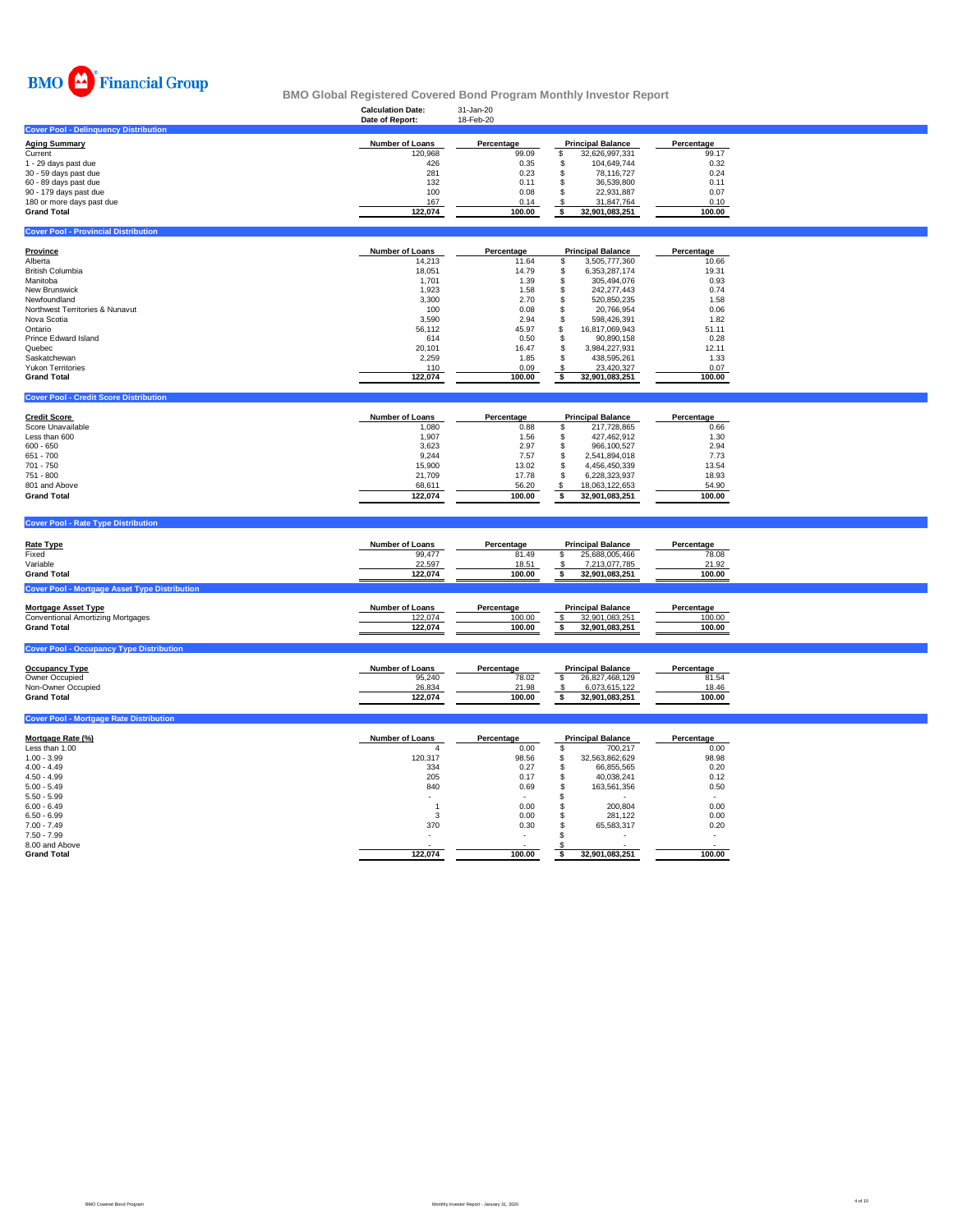

|                                           | <b>Calculation Date:</b><br>Date of Report: | 31-Jan-20<br>18-Feb-20   |                          |            |
|-------------------------------------------|---------------------------------------------|--------------------------|--------------------------|------------|
| Cover Pool - Indexed LTV Distribution (1) |                                             |                          |                          |            |
| Indexed LTV (%)                           | <b>Number of Loans</b>                      | Percentage               | <b>Principal Balance</b> | Percentage |
| 20.00 and Below                           | 13,014                                      | 10.66                    | 1,104,552,518            | 3.36       |
| 20.01 - 25.00                             | 4,827                                       | 3.95                     | 821,692,080              | 2.50       |
| 25.01 - 30.00                             | 5,907                                       | 4.84                     | 1,254,018,287            | 3.81       |
| 30.01 - 35.00                             | 7,952                                       | 6.51                     | 2,055,149,027            | 6.25       |
| 35.01 - 40.00                             | 9,513                                       | 7.79                     | 2.490.187.432            | 7.57       |
| 40.01 - 45.00                             | 10,824                                      | 8.87                     | 2,871,660,856            | 8.73       |
| 45.01 - 50.00                             | 10.410                                      | 8.53                     | 2,958,973,698            | 8.99       |
| 50.01 - 55.00                             | 10,475                                      | 8.58                     | 3,053,955,650            | 9.28       |
| 55.01 - 60.00                             | 10,137                                      | 8.30                     | 3,075,983,556            | 9.35       |
| 60.01 - 65.00                             | 11,074                                      | 9.07                     | 3,497,329,647            | 10.63      |
| 65.01 - 70.00                             | 9,548                                       | 7.82                     | 3,170,414,064            | 9.64       |
| 70.01 - 75.00                             | 11,823                                      | 9.69                     | 4,134,958,966            | 12.57      |
| 75.01 - 80.00                             | 6,570                                       | 5.38                     | 2,412,207,470            | 7.33       |
| 80.01 and Above                           |                                             | $\overline{\phantom{a}}$ |                          |            |
| Grand Total                               | 122.074                                     | 100.00                   | 32.901.083.251           | 100.00     |

<sup>(1)</sup> Value as determined by adjusting, not less than quarterly, the Original Market Value utilizing the Indexation Methodology (see Appendix for details) for subsequent price developments.

| <b>Cover Pool - Remaining Term Distribution</b> |                        |            |                          |            |
|-------------------------------------------------|------------------------|------------|--------------------------|------------|
| <b>Months to Maturity</b>                       | <b>Number of Loans</b> | Percentage | <b>Principal Balance</b> | Percentage |
| Less than 12.00                                 | 21.385                 | 17.52      | 5.108.353.010            | 15.53      |
| 12.00 - 23.99                                   | 25.841                 | 21.17      | 6.278.002.045            | 19.08      |
| 24.00 - 35.99                                   | 32,600                 | 26.71      | 8.792.697.783            | 26.72      |
| $36.00 - 47.99$                                 | 28.516                 | 23.36      | 8.800.239.495            | 26.75      |
| 48.00 - 59.99                                   | 12.692                 | 10.40      | 3.666.610.010            | 11.14      |
| $60.00 - 71.99$                                 | 834                    | 0.68       | 212.781.295              | 0.65       |
| 72.00 - 83.99                                   | 55                     | 0.05       | 8.636.995                | 0.03       |
| 84.00 - 119.99                                  | 150                    | 0.12       | 33.637.148               | 0.10       |
| 120,00 and above                                |                        | 0.00       | 125.471                  | 0.00       |
| <b>Grand Total</b>                              | 122.074                | 100.00     | 32,901,083,251           | 100.00     |

| <b>Cover Pool - Remaining Principal Balance Distribution</b> |                        |                |                          |            |  |
|--------------------------------------------------------------|------------------------|----------------|--------------------------|------------|--|
| Remaining Principal Balance (C\$)                            | <b>Number of Loans</b> | Percentage     | <b>Principal Balance</b> | Percentage |  |
| 99,999 and Below                                             | 20,127                 | 16.49          | 1.223.180.574            | 3.72       |  |
| 100.000 - 199.999                                            | 35,695                 | 29.24          | 5.388.162.465            | 16.38      |  |
| 200,000 - 299,999                                            | 28,109                 | 23.03          | 6,923,743,525            | 21.04      |  |
| 300.000 - 399.999                                            | 15,949                 | 13.07          | 5,502,937,783            | 16.73      |  |
| 400.000 - 499.999                                            | 9,080                  | 7.44           | 4.050.842.881            | 12.31      |  |
| 500.000 - 599.999                                            | 5,033                  | 4.12           | 2.742.218.532            | 8.33       |  |
| 600.000 - 699.999                                            | 2,886                  | 2.36           | 1,861,971,525            | 5.66       |  |
| 700.000 - 799.999                                            | 1.619                  | 1.33           | 1.207.823.590            | 3.67       |  |
| 800,000 - 899,999                                            | 1,052                  | 0.86           | 890,597,930              | 2.71       |  |
| 900.000 - 999.999                                            | 748                    | 0.61           | 707.278.860              | 2.15       |  |
| 1.000.000 - 1.499.999                                        | 1.367                  | 1.12           | 1.628.937.969            | 4.95       |  |
| 1.500.000 - 2.000.000                                        | 289                    | 0.24           | 491,536,822              | 1.49       |  |
| 2,000,000 - 3,000,000                                        | 120                    | 0.10           | 281,850,794              | 0.86       |  |
| 3,000,000 and Above                                          | ٠                      | $\blacksquare$ |                          |            |  |
|                                                              | 122,074                | 100.00         | 32,901,083,251           | 100.00     |  |
|                                                              |                        |                |                          |            |  |
| <b>Cover Pool - Property Type Distribution</b>               |                        |                |                          |            |  |

| <b>Property Type</b> | <b>Number of Loans</b> | Percentage | <b>Principal Balance</b> | Percentage |
|----------------------|------------------------|------------|--------------------------|------------|
| Condominium          | 24.864                 | 20.37      | 5.220.809.635            | 15.87      |
| Multi-Residential    | 6.075                  | 4.98       | 1.574.344.389            | 4.79       |
| Single Family        | 81,656                 | 66.89      | 23.522.649.434           | 71.50      |
| Townhouse            | 9.479                  | 7.76       | 2.583.279.794            | 7.85       |
| <b>Grand Total</b>   | 122.074                | 100.00     | 32.901.083.251           | 100.00     |

**Cover Pool - Indexed LTV and Delinquency Distribution by Province (1)** *Note: Percentages and totals in the above tables may not add exactly due to rounding.*

|                     |                 | <b>Aging Summary</b> |                                                     |            |                           |           |                           |  |                             |               |             |  |  |
|---------------------|-----------------|----------------------|-----------------------------------------------------|------------|---------------------------|-----------|---------------------------|--|-----------------------------|---------------|-------------|--|--|
| Province<br>Alberta | Indexed LTV (%) |                      | <b>Current and</b><br>less than 30<br>days past due |            | 30 to 59<br>days past due |           | 60 to 89<br>days past due |  | 90 or more<br>days past due |               | Total       |  |  |
|                     | 20.00 and Below |                      | 76.108.298                                          |            |                           |           | 54.972                    |  | 243.069                     | S             | 76.406.338  |  |  |
|                     | $20.01 - 25$    |                      | 55.057.871                                          |            |                           |           |                           |  | 336.678                     |               | 55,394,548  |  |  |
|                     | $25.01 - 30$    |                      | 75.889.879                                          |            | 180.888                   |           |                           |  | 53.331                      |               | 76.124.098  |  |  |
|                     | $30.01 - 35$    |                      | 96.316.327                                          |            | 410.615                   |           | 109,609                   |  | 675.063                     |               | 97.511.614  |  |  |
|                     | $35.01 - 40$    |                      | 142.676.995                                         |            | 1.153.470                 |           | 2.184.689                 |  | 328.264                     |               | 146.343.419 |  |  |
|                     | $40.01 - 45$    |                      | 179.086.156                                         |            | 138.818                   |           |                           |  | 690.776                     |               | 179.915.750 |  |  |
|                     | $45.01 - 50$    |                      | 220,222,298                                         |            | 223,254                   |           | 506,348                   |  | 719,565                     |               | 221,671,464 |  |  |
|                     | $50.01 - 55$    |                      | 301.773.914                                         |            | 1.601.429                 |           |                           |  | 1.172.959                   |               | 304,548,301 |  |  |
|                     | $55.01 - 60$    |                      | 362.005.161                                         |            | 690,948                   |           | 562,371                   |  | 1.371.934                   |               | 364,630,414 |  |  |
|                     | $60.01 - 65$    |                      | 382.107.951                                         |            | 1.973.318                 |           | 268,883                   |  | 1.413.142                   |               | 385,763,294 |  |  |
|                     | $65.01 - 70$    |                      | 432.133.876                                         |            | 2.102.182                 |           | 375.293                   |  | 1.324.481                   |               | 435.935.832 |  |  |
|                     | $70.01 - 75$    |                      | 676.194.463                                         |            | 2.011.398                 |           | 821,671                   |  | 2.360.178                   |               | 681.387.710 |  |  |
|                     | 75.01 - 80      |                      | 478.994.777                                         |            |                           |           |                           |  | 1.149.800                   |               | 480.144.576 |  |  |
|                     | 80.01 and Above |                      |                                                     |            |                           |           |                           |  |                             |               |             |  |  |
|                     |                 | 3.478.567.966        |                                                     | 10.486.321 |                           | 4,883,836 |                           |  | 11.839.238                  | 3.505.777.360 |             |  |  |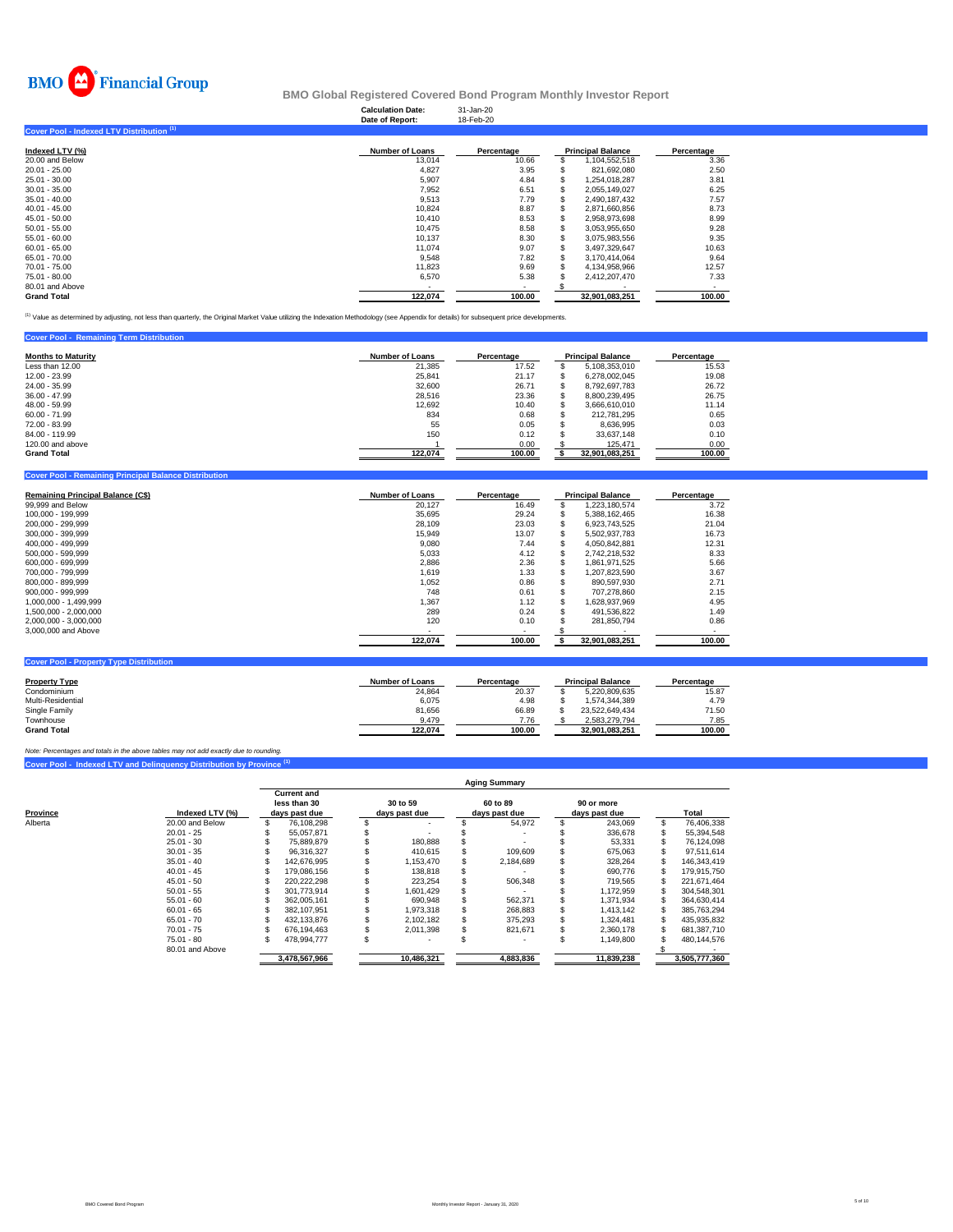

**Aging Summary**

**Calculation Date:** 31-Jan-20 **Date of Report:** 18-Feb-20

|                          |                 | <b>Current and</b>    |                                      |                      |           |          |               |           |               |
|--------------------------|-----------------|-----------------------|--------------------------------------|----------------------|-----------|----------|---------------|-----------|---------------|
|                          |                 | less than 30          | 30 to 59                             | 60 to 89             |           |          | 90 or more    |           |               |
| <b>Province</b>          | Indexed LTV (%) | days past due         | days past due                        | days past due        |           |          | days past due |           | <b>Total</b>  |
| <b>British Columbia</b>  | 20.00 and Below | \$<br>327,467,830     | \$<br>213,678                        | \$                   | 157,737   | \$       | 335,698       | \$        | 328,174,943   |
|                          | $20.01 - 25$    | \$<br>250,587,804     | \$<br>188,234                        | \$                   | 182,903   | \$       | 1,834,164     | \$        | 252,793,105   |
|                          | $25.01 - 30$    | \$<br>420,141,201     | \$<br>778,622                        | \$                   | 1,082,245 | \$       | 677,903       | \$        | 422,679,971   |
|                          | $30.01 - 35$    | \$<br>691,893,494     | \$<br>2,191,927                      | \$                   | 1,465,610 | \$       | 1,710,962     | \$        | 697,261,993   |
|                          | $35.01 - 40$    | \$<br>661,419,474     | \$<br>4,711,341                      | \$                   | 800,214   | \$       | 2,283,985     | \$        | 669,215,014   |
|                          | $40.01 - 45$    | \$<br>581,639,281     | \$<br>418,714                        | \$                   | 1,375,565 | \$       | 609,626       | \$        | 584,043,186   |
|                          |                 |                       |                                      |                      |           |          |               |           |               |
|                          | $45.01 - 50$    | 515,171,085<br>\$     | \$<br>976,001                        | \$                   |           | \$       | 441,388       | \$        | 516,588,474   |
|                          | $50.01 - 55$    | \$<br>517,629,130     | $\ddot{s}$<br>193,503                | \$                   | 1,374,077 | \$       | 852,496       | \$        | 520,049,205   |
|                          | $55.01 - 60$    | \$<br>432,952,976     | $\overline{\mathbb{S}}$<br>1,637,537 | \$                   |           | \$       | 995,482       | S         | 435,585,995   |
|                          | $60.01 - 65$    | \$<br>474,281,280     | \$<br>868,346                        | \$                   | 458.028   | \$       |               | S         | 475,607,655   |
|                          | $65.01 - 70$    | \$<br>469,128,548     | \$<br>718,875                        | \$                   | 360,700   | S        |               | \$        | 470,208,123   |
|                          | $70.01 - 75$    | \$<br>472,683,714     | \$<br>1,637,330                      | \$                   |           | S        |               | \$        | 474,321,044   |
|                          | $75.01 - 80$    | 505,362,312<br>\$     | \$                                   | \$                   | 766,397   | \$       | 629,757       | \$        | 506,758,465   |
|                          | 80.01 and Above |                       |                                      |                      |           |          |               |           |               |
|                          |                 | 6,320,358,129         | 14,534,108                           |                      | 8,023,477 |          | 10,371,460    |           | 6,353,287,174 |
|                          |                 |                       |                                      | <b>Aging Summary</b> |           |          |               |           |               |
|                          |                 | <b>Current and</b>    |                                      |                      |           |          |               |           |               |
|                          |                 | less than 30          | 30 to 59                             | 60 to 89             |           |          | 90 or more    |           |               |
| Province                 | Indexed LTV (%) | days past due         | days past due                        |                      |           |          | days past due |           | Total         |
|                          |                 |                       |                                      | days past due        |           |          |               |           |               |
| Manitoba                 | 20.00 and Below | \$<br>6,365,188       | \$                                   | \$                   |           | S        |               | \$        | 6,365,188     |
|                          | $20.01 - 25$    | 4,542,519<br>\$       | \$                                   | \$                   |           | \$       |               | \$        | 4,542,519     |
|                          | $25.01 - 30$    | S<br>5,589,362        | \$                                   | \$                   |           | \$       |               | \$        | 5,589,362     |
|                          | $30.01 - 35$    | \$<br>7,821,620       | \$                                   | \$                   |           | \$       |               | \$        | 7,821,620     |
|                          | $35.01 - 40$    | \$<br>10,161,943      | \$                                   | \$                   |           | \$       |               | \$        | 10,161,943    |
|                          | $40.01 - 45$    | \$<br>15,976,441      | \$                                   | \$                   |           | \$       |               | S         | 15,976,441    |
|                          | $45.01 - 50$    | \$<br>20,559,105      | \$                                   | \$                   |           | \$       |               | \$        | 20,559,105    |
|                          |                 |                       |                                      |                      |           |          |               |           |               |
|                          | $50.01 - 55$    | \$<br>26,113,190      | \$<br>161,454                        | \$                   |           | \$       | 217,602       | \$        | 26,492,245    |
|                          | $55.01 - 60$    | \$<br>24,016,461      | \$                                   | \$                   |           | \$       | 135,017       | \$        | 24, 151, 478  |
|                          | $60.01 - 65$    | \$<br>39,516,035      | \$                                   | \$                   | 220,563   | \$       | 171,028       | \$        | 39,907,626    |
|                          | $65.01 - 70$    | 45,868,394<br>\$      | \$                                   | \$                   |           | \$       | 156,260       | \$        | 46,024,654    |
|                          | $70.01 - 75$    | \$<br>62,025,907      | \$                                   | \$                   | 96,592    | \$       |               | \$        | 62,122,499    |
|                          | $75.01 - 80$    | S<br>35,568,925       | \$                                   | \$                   |           | \$       | 210,469       | \$        | 35,779,394    |
|                          | 80.01 and Above |                       |                                      |                      |           |          |               | \$        |               |
|                          |                 | 304,125,091           | 161,454                              |                      | 317,155   |          | 890,376       |           | 305,494,076   |
|                          |                 |                       |                                      |                      |           |          |               |           |               |
|                          |                 | <b>Current and</b>    |                                      | <b>Aging Summary</b> |           |          |               |           |               |
|                          |                 | less than 30          | 30 to 59                             | 60 to 89             |           |          | 90 or more    |           |               |
| Province                 | Indexed LTV (%) | days past due         | days past due                        | days past due        |           |          | days past due |           | Total         |
| New Brunswick            | 20.00 and Below | \$<br>7,288,630       | \$<br>18,893                         | \$                   |           | \$       | 2,081         | S         | 7,309,605     |
|                          | $20.01 - 25$    | \$<br>4,285,734       | \$                                   | \$                   |           | \$       | 43,922        | \$        | 4,329,656     |
|                          | $25.01 - 30$    | \$<br>4,973,752       |                                      | \$                   |           | \$       | 50,197        | \$        | 5,023,950     |
|                          |                 |                       | \$                                   |                      |           |          |               |           |               |
|                          | $30.01 - 35$    | \$<br>9,418,569       | \$<br>108,493                        | \$                   |           | \$       |               | \$        | 9,527,062     |
|                          | $35.01 - 40$    | \$<br>17,504,463      | \$<br>154,072                        | \$                   | 39,202    | \$       |               | \$        | 17,697,738    |
|                          | $40.01 - 45$    | \$<br>23,644,577      | \$<br>868,230                        | \$                   |           | \$       | 143,071       | \$        | 24,655,879    |
|                          | $45.01 - 50$    | \$<br>23,415,824      | \$                                   | \$                   |           | \$       | 101,996       | \$        | 23,517,820    |
|                          | $50.01 - 55$    | \$<br>20,496,519      | \$                                   | \$                   |           | \$       |               | \$        | 20,496,519    |
|                          | $55.01 - 60$    | \$<br>19,373,588      | \$<br>215,435                        | \$                   | 142,934   | \$       |               | \$        | 19,731,957    |
|                          | $60.01 - 65$    | \$                    | \$                                   | \$                   |           |          | 84,695        | \$        |               |
|                          |                 | 30,246,600            | 113,852                              |                      |           | \$       |               |           | 30,445,147    |
|                          | $65.01 - 70$    | \$<br>24,489,686      | \$                                   | \$                   |           | \$       |               | \$        | 24,489,686    |
|                          | $70.01 - 75$    | \$<br>33,346,021      | \$                                   | \$                   |           | \$       | 70,683        | \$        | 33,416,704    |
|                          | $75.01 - 80$    | \$<br>21,373,449      | \$<br>262,273                        | \$                   |           | S        |               | \$        | 21,635,722    |
|                          |                 |                       |                                      |                      |           |          |               | £.        |               |
|                          | 80.01 and Above |                       |                                      |                      |           |          |               |           | 242,277,443   |
|                          |                 | 239,857,412           | 1,741,248                            |                      | 182,136   |          | 496,646       |           |               |
|                          |                 |                       |                                      | <b>Aging Summary</b> |           |          |               |           |               |
|                          |                 | <b>Current and</b>    |                                      |                      |           |          |               |           |               |
|                          |                 | less than 30          | 30 to 59                             | 60 to 89             |           |          | 90 or more    |           |               |
|                          | Indexed LTV (%) | days past due         | days past due                        | days past due        |           |          | days past due |           | Total         |
|                          | 20.00 and Below | \$<br>8,816,809       | \$                                   | \$                   |           | \$       | 467,095       | S         | 9,283,904     |
|                          | $20.01 - 25$    | \$<br>7,527,886       | \$                                   | \$                   | 90,163    | \$       |               | \$        | 7,618,049     |
|                          | $25.01 - 30$    | \$<br>12,140,911      | 866.596                              | \$                   |           | \$       |               | \$        | 13,007,507    |
|                          | $30.01 - 35$    | \$<br>17,576,621      | \$<br>141,890                        | \$                   |           | \$       | 55,188        | \$        | 17,773,698    |
|                          | $35.01 - 40$    | \$<br>33,033,791      | 129,078                              |                      |           |          | 77,510        | \$        | 33,240,379    |
|                          |                 |                       | \$                                   | \$                   |           | \$       |               |           |               |
|                          | $40.01 - 45$    | \$<br>60,154,804      | \$<br>1,930,728                      | $\,$                 | 328,913   | \$       | 1,269,674     | \$        | 63,684,119    |
|                          | $45.01 - 50$    | \$<br>69,936,374      | \$<br>750,965                        | \$                   | 425,869   | S        | 2,136,636     | \$        | 73,249,844    |
|                          | $50.01 - 55$    | \$<br>55,253,669      | \$<br>126,673                        | \$                   |           | \$       | 472,593       | \$        | 55,852,936    |
|                          | $55.01 - 60$    | \$<br>47,593,496      | \$                                   | \$                   | 76,988    | \$       | 126,755       | \$        | 47,797,239    |
|                          | $60.01 - 65$    | \$<br>53,025,504      | \$<br>416,044                        | \$                   | 373,949   | \$       | 149,467       | \$        | 53,964,964    |
|                          | $65.01 - 70$    | \$<br>40,283,068      | \$                                   | \$                   |           | \$       | 645,765       | \$        | 40,928,834    |
|                          |                 |                       |                                      |                      |           |          |               |           |               |
|                          | $70.01 - 75$    | \$<br>61,331,164<br>S | \$                                   | \$                   |           | \$<br>\$ | 802,617       | \$        | 62,133,781    |
|                          | $75.01 - 80$    | 42,314,981            | \$                                   | \$                   |           |          |               | \$<br>\$. | 42,314,981    |
| Province<br>Newfoundland | 80.01 and Above | 508,989,079           | 4,361,974                            |                      | 1,295,881 |          | 6,203,300     |           | 520,850,235   |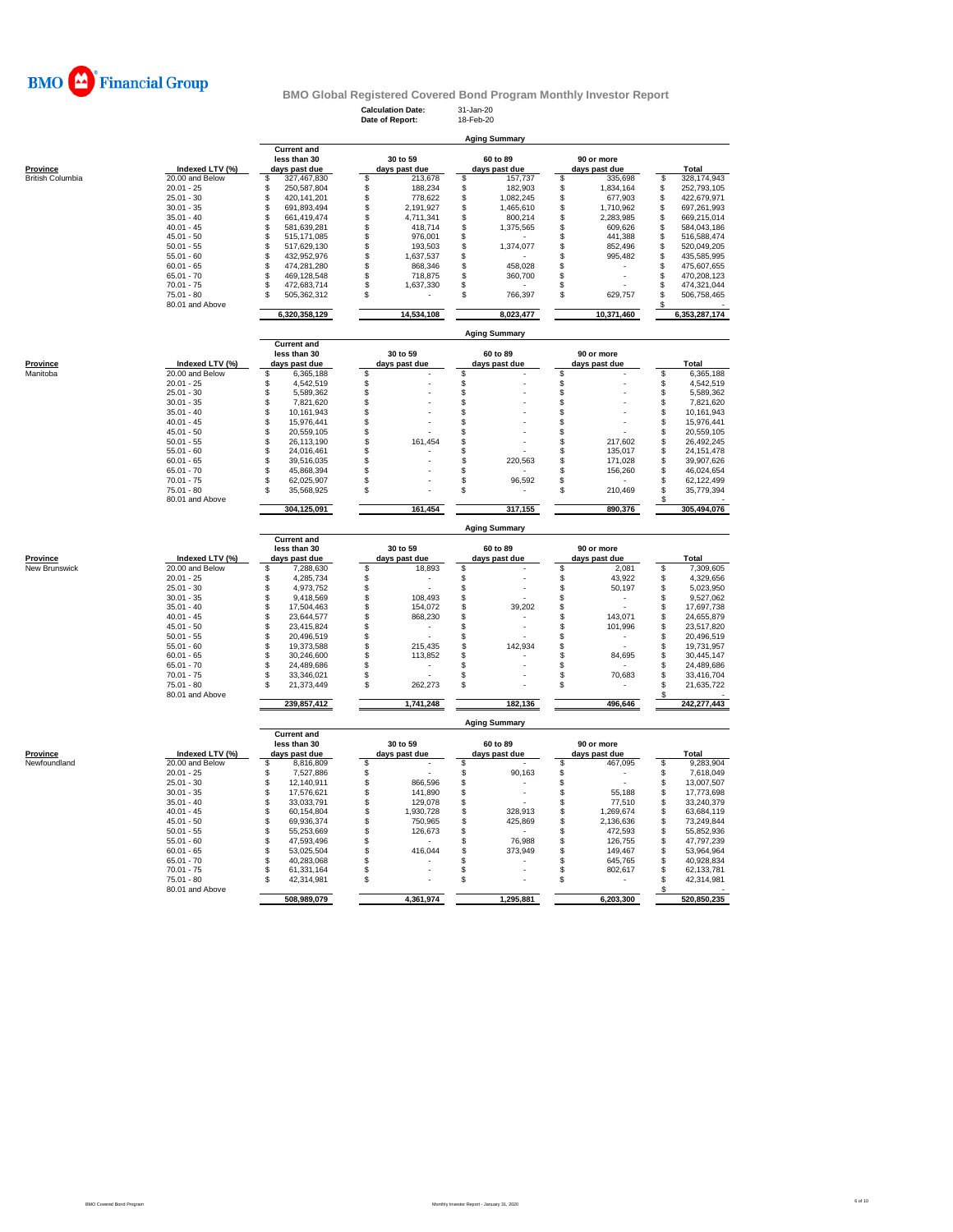

|                              |                                 |                                                     | <b>Calculation Date:</b><br>Date of Report: |                           | 31-Jan-20<br>18-Feb-20 | <b>Aging Summary</b>      |          |                             |          |                            |
|------------------------------|---------------------------------|-----------------------------------------------------|---------------------------------------------|---------------------------|------------------------|---------------------------|----------|-----------------------------|----------|----------------------------|
| <b>Province</b>              | Indexed LTV (%)                 | <b>Current and</b><br>less than 30<br>days past due |                                             | 30 to 59<br>days past due |                        | 60 to 89<br>days past due |          | 90 or more<br>days past due |          | Total                      |
| <b>Northwest Territories</b> | 20.00 and Below                 | \$<br>1,220,147                                     | \$                                          |                           | \$                     |                           | \$       |                             | \$       | 1,220,147                  |
|                              | $20.01 - 25$                    | \$<br>453,838                                       | \$                                          | 95,917                    | \$                     |                           | \$       |                             | \$       | 549,755                    |
|                              | $25.01 - 30$                    | \$<br>631,669                                       | \$                                          |                           | \$                     |                           | \$       |                             | \$       | 631,669                    |
|                              | $30.01 - 35$                    | \$<br>1,575,344                                     | S                                           |                           | \$                     |                           | \$       |                             | \$       | 1,575,344                  |
|                              | $35.01 - 40$                    | \$<br>3,121,323                                     | \$                                          |                           | \$                     |                           | S        |                             | \$       | 3,121,323                  |
|                              | $40.01 - 45$                    | \$<br>2,174,344                                     | S                                           |                           | \$                     |                           | \$       |                             | \$       | 2,174,344                  |
|                              | $45.01 - 50$                    | \$<br>2,202,684                                     | S                                           |                           | \$                     |                           | \$       |                             | \$       | 2,202,684                  |
|                              | $50.01 - 55$                    | \$<br>1,193,643                                     | Ŝ                                           |                           | \$                     |                           | \$       |                             | \$       | 1,193,643                  |
|                              | $55.01 - 60$                    | \$<br>1,158,992                                     | \$                                          |                           | \$                     |                           | S        |                             | \$       | 1,158,992                  |
|                              | $60.01 - 65$                    | \$<br>866,302                                       | S                                           |                           | \$                     |                           | \$       |                             | \$       | 866,302                    |
|                              | $65.01 - 70$                    | \$<br>558,186                                       | S                                           |                           | \$                     |                           | \$       |                             | \$       | 558,186                    |
|                              | $70.01 - 75$<br>$75.01 - 80$    | \$<br>3,469,712<br>\$<br>2,044,852                  | S<br>Ŝ                                      |                           | \$<br>\$               |                           | \$<br>\$ |                             | \$<br>\$ | 3,469,712<br>2,044,852     |
|                              | 80.01 and Above                 |                                                     |                                             |                           |                        |                           |          |                             | S        |                            |
|                              |                                 | s<br>20,671,037                                     | $\overline{\bullet}$                        | 95,917                    | \$                     |                           | \$       |                             | \$       | 20,766,954                 |
|                              |                                 | <b>Current and</b>                                  |                                             |                           |                        | <b>Aging Summary</b>      |          |                             |          |                            |
| <b>Province</b>              | Indexed LTV (%)                 | less than 30<br>days past due                       |                                             | 30 to 59<br>days past due |                        | 60 to 89<br>days past due |          | 90 or more<br>days past due |          | Total                      |
| Nova Scotia                  | 20.00 and Below                 | \$<br>12,713,451                                    | \$                                          |                           | \$                     |                           | \$       |                             | \$       | 12,713,451                 |
|                              | $20.01 - 25$                    | \$<br>9,974,785                                     | \$                                          | L.                        | \$                     |                           | \$       |                             | \$       | 9,974,785                  |
|                              | $25.01 - 30$                    | \$<br>12,089,892                                    | \$                                          |                           | \$                     | 108,964                   | \$       | 106,295                     | \$       | 12,305,152                 |
|                              | $30.01 - 35$                    | \$<br>15,231,747                                    | \$                                          | 61,615                    | \$                     | 108,162                   | \$       |                             | \$       | 15,401,524                 |
|                              | $35.01 - 40$                    | \$<br>26,556,864                                    | \$                                          | 219,052                   | \$                     |                           | \$       | 106,565                     | \$       | 26,882,481                 |
|                              | $40.01 - 45$                    | \$<br>39,022,389                                    | S                                           |                           | \$                     | 35,605                    | \$       | 163,406                     | \$       | 39,221,401                 |
|                              | $45.01 - 50$                    | \$<br>50,288,142                                    | \$                                          |                           | \$                     | 569,920                   | \$       |                             | \$       | 50,858,062                 |
|                              | $50.01 - 55$                    | \$<br>72,628,279                                    | \$                                          | 763,461                   | \$                     |                           | \$       | 142,551                     | \$       | 73,534,291                 |
|                              | $55.01 - 60$                    | \$<br>78,712,325                                    | \$                                          | 253,974                   | \$                     |                           | \$       | 92,479                      | \$       | 79,058,778                 |
|                              | $60.01 - 65$                    | \$<br>93,104,882                                    | \$                                          | 187,518                   | \$                     |                           | \$       |                             | \$       | 93,292,400                 |
|                              | $65.01 - 70$                    | \$<br>80,356,825                                    | \$                                          | 135,006                   | \$                     |                           | \$       |                             | \$       | 80,491,831                 |
|                              | $70.01 - 75$                    | \$<br>82,298,121                                    | S                                           | L.                        | \$                     |                           | \$       |                             | \$       | 82,298,121                 |
|                              | $75.01 - 80$<br>80.01 and Above | \$<br>22,394,114                                    | \$                                          |                           | \$                     |                           | \$       |                             | \$<br>S  | 22,394,114                 |
|                              |                                 | 595,371,818                                         |                                             | 1,620,626                 |                        | 822,651                   |          | 611,296                     |          | 598,426,391                |
|                              |                                 | <b>Current and</b>                                  |                                             |                           |                        | <b>Aging Summary</b>      |          |                             |          |                            |
|                              |                                 | less than 30                                        |                                             | 30 to 59                  |                        | 60 to 89                  |          | 90 or more                  |          |                            |
| <b>Province</b>              | Indexed LTV (%)                 | days past due                                       |                                             | days past due             |                        | days past due             |          | days past due               |          | <b>Total</b>               |
| Nunavut                      | 20.00 and Below                 | \$                                                  | S                                           |                           | \$                     |                           | \$       |                             | Ś        |                            |
|                              | $20.01 - 25$                    | \$                                                  | \$                                          |                           | \$                     |                           | \$       |                             | \$       |                            |
|                              | $25.01 - 30$                    | \$                                                  | S                                           |                           | \$                     |                           | \$       |                             | \$       |                            |
|                              | $30.01 - 35$                    | \$                                                  | S                                           |                           | \$                     |                           | \$       |                             | \$       |                            |
|                              | $35.01 - 40$                    | \$                                                  | \$                                          |                           | \$                     |                           | \$       |                             | \$       |                            |
|                              | $40.01 - 45$                    | $\dot{\$}$                                          | S                                           |                           | \$                     |                           | S        |                             | s        |                            |
|                              | $45.01 - 50$                    | $\mathbb S$                                         | \$<br>\$                                    |                           | \$                     |                           | \$       |                             | \$       |                            |
|                              | $50.01 - 55$<br>$55.01 - 60$    | \$<br>\$                                            | S                                           |                           | \$<br>\$               |                           | \$<br>\$ |                             | s<br>s   |                            |
|                              | $60.01 - 65$                    | \$                                                  | S                                           |                           | \$                     |                           | \$       |                             | \$       |                            |
|                              | $65.01 - 70$                    | \$                                                  | \$                                          |                           | \$                     |                           | \$       |                             | \$       |                            |
|                              |                                 |                                                     |                                             |                           |                        |                           |          |                             |          |                            |
|                              |                                 |                                                     |                                             |                           |                        |                           |          |                             |          |                            |
|                              | $70.01 - 75$                    | \$                                                  | S                                           |                           | \$                     |                           | S        |                             | s        |                            |
|                              | $75.01 - 80$                    | \$                                                  | \$                                          |                           | \$                     |                           | \$       |                             | \$       |                            |
|                              | 80.01 and Above                 | \$                                                  | S<br>\$                                     |                           | S<br>\$                |                           | S<br>\$. |                             | s<br>s   |                            |
|                              |                                 | \$                                                  |                                             |                           |                        |                           |          |                             |          |                            |
|                              |                                 |                                                     |                                             |                           |                        | <b>Aging Summary</b>      |          |                             |          |                            |
|                              |                                 | <b>Current and</b>                                  |                                             |                           |                        |                           |          |                             |          |                            |
|                              |                                 | less than 30                                        |                                             | 30 to 59                  |                        | 60 to 89                  |          | 90 or more                  |          | Total                      |
| Province                     | Indexed LTV (%)                 | days past due                                       |                                             | days past due             |                        | days past due             |          | days past due               |          |                            |
| Ontario                      | 20.00 and Below<br>$20.01 - 25$ | 549,802,798<br>\$<br>410,767,769<br>\$.             | \$                                          | 1,694,487<br>747,761      | \$                     | 530,065<br>243,158        | \$       | 1,332,818<br>278,166        | \$<br>\$ | 553,360,168<br>412,036,854 |
|                              | $25.01 - 30$                    | \$<br>619,730,939                                   | \$<br>\$                                    | 914,133                   | \$<br>\$               | 558,182                   | \$<br>\$ | 176,411                     | \$       | 621,379,665                |
|                              | $30.01 - 35$                    | \$<br>1,060,173,080                                 | \$                                          | 3,927,957                 | \$                     | 620,404                   | \$       | 172,437                     | \$       | 1,064,893,877              |
|                              | $35.01 - 40$                    | \$.<br>1,350,317,629                                | \$                                          | 1,888,948                 | \$                     |                           | \$       |                             | \$       | 1,352,206,577              |
|                              | $40.01 - 45$                    | \$<br>1,583,755,164                                 | \$                                          | 1,593,739                 | \$                     | 1,753,533                 | \$       | 714,166                     | \$       | 1,587,816,601              |
|                              | $45.01 - 50$                    | \$<br>1,597,145,688                                 | \$                                          | 5,007,869                 | \$                     | 1,203,523                 | \$       | 1,637,078                   | \$       | 1,604,994,158              |
|                              | $50.01 - 55$                    | \$.<br>1,542,045,870                                | \$                                          | 3,112,274                 | \$                     | 383,672                   | \$       | 949,396                     | \$       | 1,546,491,212              |
|                              | $55.01 - 60$                    | \$<br>1,550,830,062                                 | \$                                          | 2,547,643                 | \$                     | 440,986                   | \$       | 1,760,697                   | \$       | 1,555,579,388              |
|                              | $60.01 - 65$                    | \$<br>1,764,363,090                                 | \$                                          | 989,701                   | \$                     | 2,920,461                 | \$       | 1,615,845                   | \$       | 1,769,889,097              |
|                              | $65.01 - 70$                    | \$.<br>1,458,636,883                                | \$                                          | 2,593,225                 | \$                     | 749,092                   | \$       | 2,160,207                   | \$       | 1,464,139,407              |
|                              | $70.01 - 75$                    | 2,174,296,217<br>\$                                 | \$                                          | 2,710,412                 | \$                     | 828,021                   | \$       | 3,071,041                   | \$       | 2,180,905,691              |
|                              | 75.01 - 80                      | \$<br>1,097,502,044                                 | \$                                          | 4,374,179                 | \$                     | 1,501,023                 | \$       |                             | \$       | 1,103,377,246              |
|                              | 80.01 and Above                 | 16,759,367,234                                      |                                             | 32,102,329                |                        | 11,732,118                |          | 13,868,261                  |          | 16,817,069,943             |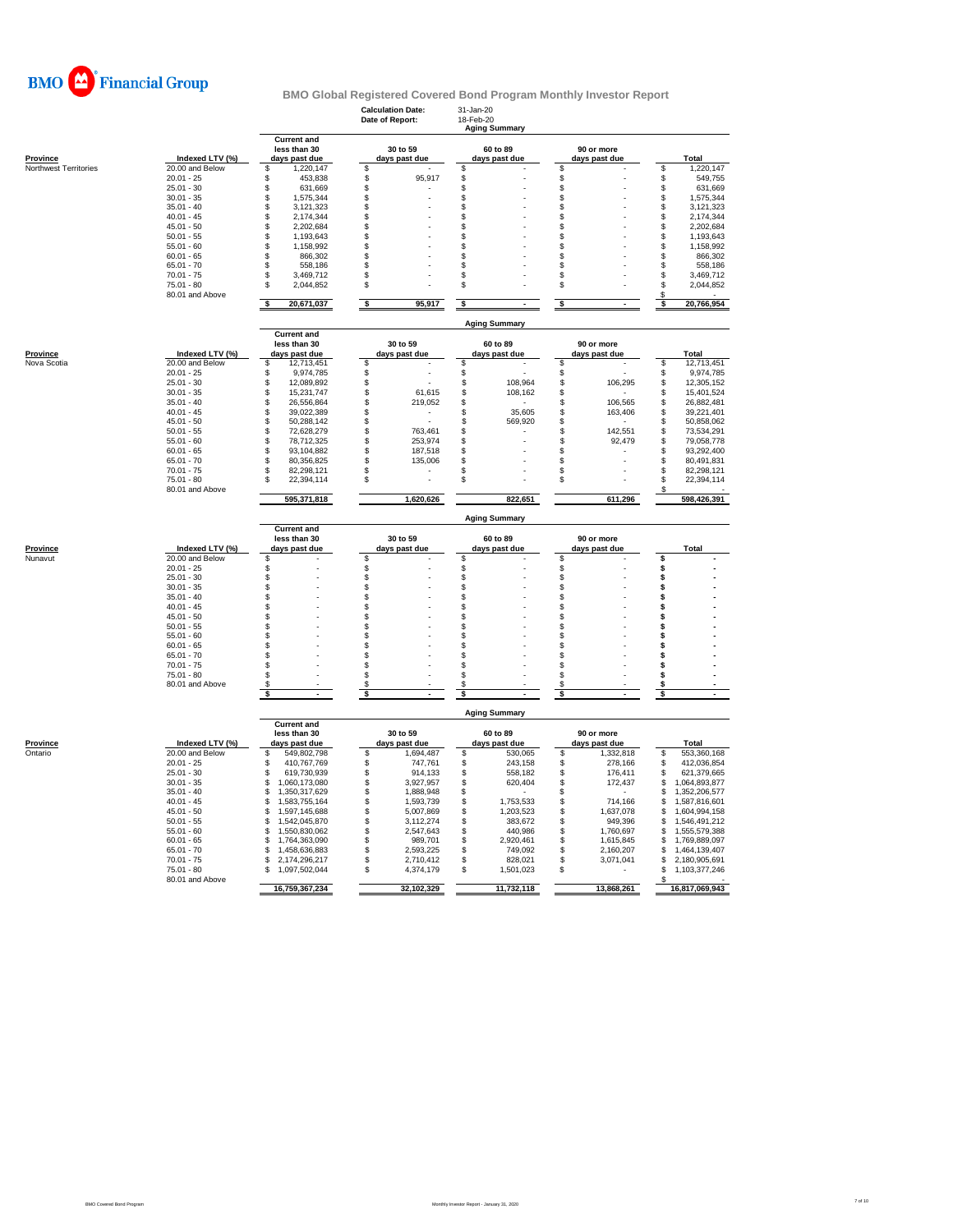

|                          |                                 |                                                     | <b>Calculation Date:</b><br>Date of Report: | 31-Jan-20<br>18-Feb-20<br><b>Aging Summary</b> |                                |                                      |
|--------------------------|---------------------------------|-----------------------------------------------------|---------------------------------------------|------------------------------------------------|--------------------------------|--------------------------------------|
| Province                 | Indexed LTV (%)                 | <b>Current and</b><br>less than 30<br>days past due | 30 to 59<br>days past due                   | 60 to 89<br>days past due                      | 90 or more<br>days past due    | Total                                |
| Prince Edward Island     | 20.00 and Below                 | \$<br>2,583,391                                     | \$                                          | \$                                             | \$                             | \$<br>2,583,391                      |
|                          | $20.01 - 25$                    | \$<br>1,038,334                                     | \$                                          | \$                                             | \$                             | \$<br>1,038,334                      |
|                          | $25.01 - 30$                    | \$<br>2,535,291                                     | \$                                          | \$                                             | \$                             | \$<br>2,535,291                      |
|                          | $30.01 - 35$                    | 3,409,355<br>\$                                     | \$                                          | \$                                             | \$                             | \$<br>3,409,355                      |
|                          | $35.01 - 40$                    | \$<br>6,594,831                                     | \$                                          | \$                                             | \$                             | \$<br>6,594,831                      |
|                          | $40.01 - 45$                    | \$<br>6,520,393                                     | \$<br>172,154                               | \$                                             | \$                             | \$<br>6,692,547                      |
|                          | $45.01 - 50$                    | \$<br>6,783,702                                     | \$                                          | \$                                             | \$                             | \$<br>6,783,702                      |
|                          | $50.01 - 55$                    | \$<br>5,646,629                                     | \$                                          | \$                                             | \$                             | \$<br>5,646,629                      |
|                          | $55.01 - 60$                    | \$<br>7,728,436                                     | \$                                          | \$                                             | \$                             | \$<br>7,728,436                      |
|                          | $60.01 - 65$                    | \$.<br>10,686,545                                   | \$                                          | \$                                             | \$                             | S<br>10,686,545                      |
|                          | $65.01 - 70$                    | \$<br>9,635,129                                     | \$                                          | \$                                             | \$                             | \$<br>9,635,129                      |
|                          | $70.01 - 75$<br>$75.01 - 80$    | s<br>15,267,032<br>S                                | \$<br>\$                                    | \$<br>\$                                       | \$                             | \$<br>15,267,032<br>S                |
|                          | 80.01 and Above                 | 12,288,935                                          |                                             |                                                | \$                             | 12,288,935<br>\$                     |
|                          |                                 | 90,718,004                                          | 172,154                                     |                                                |                                | 90,890,158                           |
|                          |                                 |                                                     |                                             | <b>Aging Summary</b>                           |                                |                                      |
|                          |                                 | <b>Current and</b>                                  |                                             |                                                |                                |                                      |
|                          |                                 | less than 30                                        | 30 to 59                                    | 60 to 89                                       | 90 or more                     |                                      |
| Province                 | Indexed LTV (%)                 | days past due                                       | days past due                               | days past due                                  | days past due                  | Total                                |
| Quebec                   | 20.00 and Below                 | \$<br>92,444,934                                    | \$<br>171,094                               | \$                                             | \$<br>143,539                  | \$<br>92,759,568                     |
|                          | $20.01 - 25$<br>$25.01 - 30$    | \$<br>63,072,081<br>\$<br>80,536,371                | \$<br>142,328<br>\$                         | \$<br>\$                                       | \$<br>125,266<br>\$<br>136,232 | \$<br>63,339,675<br>S<br>80,672,603  |
|                          | $30.01 - 35$                    | \$<br>117,992,904                                   | \$<br>241,628                               | \$<br>460,618                                  | \$<br>86,707                   | \$<br>118,781,857                    |
|                          | $35.01 - 40$                    | 177,308,006<br>\$                                   | \$<br>387,946                               | \$<br>1,572,602                                | \$<br>287,268                  | S<br>179,555,822                     |
|                          | $40.01 - 45$                    | \$<br>304, 187, 252                                 | \$<br>894,362                               | \$<br>1,424,238                                | \$<br>280,606                  | S<br>306,786,459                     |
|                          | $45.01 - 50$                    | \$<br>385,827,852                                   | \$<br>1,738,500                             | \$<br>1,219,577                                | \$<br>657,995                  | \$<br>389,443,924                    |
|                          | $50.01 - 55$                    | \$<br>443,102,938                                   | \$<br>3,207,998                             | \$<br>1,672,134                                | \$<br>1,345,619                | \$<br>449,328,688                    |
|                          | $55.01 - 60$                    | \$<br>498,954,482                                   | \$<br>2,241,003                             | \$<br>1,351,048                                | \$<br>2,762,115                | S<br>505,308,649                     |
|                          | $60.01 - 65$                    | \$<br>591,182,606                                   | \$<br>747,056                               | \$<br>74,123                                   | \$<br>1,491,016                | \$<br>593,494,801                    |
|                          | $65.01 - 70$                    | 561,606,236<br>\$                                   | \$<br>1,579,921                             | \$<br>777,824                                  | \$<br>359,867                  | S<br>564,323,848                     |
|                          | $70.01 - 75$                    | 485,981,684<br>\$                                   | \$<br>162,047                               | \$<br>171,752                                  | \$<br>243,736                  | S<br>486,559,219                     |
|                          | $75.01 - 80$                    | 151,921,975<br>S                                    | \$<br>247,622                               | \$                                             | \$<br>1,703,221                | \$<br>153,872,819                    |
|                          | 80.01 and Above                 |                                                     |                                             |                                                |                                | \$                                   |
|                          |                                 |                                                     |                                             |                                                |                                |                                      |
|                          |                                 | 3,954,119,322                                       | 11,761,506                                  | 8,723,916                                      | 9,623,187                      | 3,984,227,931                        |
|                          |                                 | <b>Current and</b>                                  |                                             | <b>Aging Summary</b>                           |                                |                                      |
|                          |                                 | less than 30                                        | 30 to 59                                    | 60 to 89                                       | 90 or more                     |                                      |
| <b>Province</b>          | Indexed LTV (%)                 | days past due                                       | days past due                               | days past due                                  | days past due                  | Total                                |
| Saskatchewan             | 20.00 and Below                 | \$.<br>13,456,903                                   | S                                           | s                                              | \$<br>$\mathbf{1}$             | S<br>13,456,904                      |
|                          | $20.01 - 25$                    | 8,702,059<br>Ŝ                                      | \$<br>68,135                                | \$                                             |                                | 8,770,194<br>\$                      |
|                          | $25.01 - 30$                    | \$<br>12,114,307                                    | \$<br>81,432                                | \$                                             | \$<br>\$                       | \$<br>12,195,739                     |
|                          | $30.01 - 35$                    | \$<br>20,262,985                                    | \$                                          | S                                              | \$                             | \$<br>20,262,985                     |
|                          | $35.01 - 40$                    | \$<br>42,748,854                                    | \$                                          | \$                                             | \$<br>126,843                  | S<br>42,875,697                      |
|                          | $40.01 - 45$                    | \$<br>58,690,006                                    | \$                                          | \$<br>97,404                                   | \$                             | \$<br>58,787,410                     |
|                          | $45.01 - 50$                    | $\mathbb{S}$<br>46,245,224                          | \$<br>215,013                               | \$.<br>461,227                                 | $\mathsf{\$}$<br>217,305       | S<br>47.138.769                      |
|                          | $50.01 - 55$                    | \$<br>48,176,975                                    | \$<br>72,948                                | \$                                             | \$                             | \$<br>48,249,923                     |
|                          | $55.01 - 60$                    | \$<br>33,717,431                                    | \$                                          | \$                                             | \$                             | \$<br>33,717,431                     |
|                          | $60.01 - 65$                    | 41,860,425<br>S                                     | \$<br>641,562                               | \$                                             | \$<br>396,897                  | \$<br>42,898,884                     |
|                          | $65.01 - 70$                    | \$<br>32,147,850                                    | \$                                          | \$                                             | \$<br>134,840                  | \$<br>32,282,689                     |
|                          | $70.01 - 75$<br>$75.01 - 80$    | \$<br>50,135,782<br>\$.<br>27,822,853               | \$<br>\$                                    | \$<br>\$                                       | \$<br>\$                       | \$<br>50,135,782<br>\$<br>27,822,853 |
|                          | 80.01 and Above                 | 436,081,656                                         | 1,079,089                                   | 558,631                                        | 875,885                        | \$<br>438,595,261                    |
|                          |                                 |                                                     |                                             | <b>Aging Summary</b>                           |                                |                                      |
|                          |                                 | <b>Current and</b>                                  |                                             |                                                |                                |                                      |
|                          |                                 | less than 30                                        | 30 to 59                                    | 60 to 89                                       | 90 or more                     |                                      |
| <b>Province</b>          | Indexed LTV (%)                 | days past due                                       | days past due                               | days past due                                  | days past due                  | Total                                |
| <b>Yukon Territories</b> | 20.00 and Below                 | \$<br>918,911                                       | \$                                          | \$                                             | \$                             | \$<br>918,911                        |
|                          | $20.01 - 25$                    | \$<br>1,304,606                                     | \$                                          | \$                                             | \$                             | \$<br>1,304,606                      |
|                          | $25.01 - 30$                    | \$<br>1,873,280                                     | \$                                          | \$                                             | \$                             | \$<br>1,873,280                      |
|                          | $30.01 - 35$                    | \$<br>928,097                                       | \$                                          | \$                                             | \$                             | \$<br>928,097                        |
|                          | $35.01 - 40$                    | \$<br>2,292,207                                     | \$                                          | \$                                             | \$                             | \$<br>2,292,207                      |
|                          | $40.01 - 45$                    | \$<br>1,906,721                                     | \$                                          | \$                                             | \$                             | \$<br>1,906,721                      |
|                          | $45.01 - 50$                    | \$<br>1,965,690                                     | \$                                          | \$                                             | \$                             | \$<br>1,965,690                      |
|                          | $50.01 - 55$                    | \$<br>2,072,058                                     | \$                                          | \$                                             | \$                             | \$<br>2,072,058                      |
|                          | $55.01 - 60$                    | Ŝ<br>1,534,798                                      | \$                                          | \$                                             | \$                             | \$<br>1,534,798                      |
|                          | $60.01 - 65$                    | \$<br>512,932                                       | \$                                          | \$                                             | \$                             | \$<br>512,932                        |
|                          | $65.01 - 70$                    | S<br>1,395,845                                      | \$                                          | \$                                             | \$                             | \$<br>1,395,845                      |
|                          | $70.01 - 75$                    | \$<br>2,941,671                                     | \$                                          | \$                                             | \$                             | \$<br>2,941,671                      |
|                          | $75.01 - 80$<br>80.01 and Above | 3,773,512<br>S<br>S                                 | \$<br>\$                                    | \$<br>\$                                       | \$<br>\$                       | \$<br>3,773,512<br>\$                |

<sup>(1)</sup> Value as determined by adjusting, not less than quarterly, the Original Market Value utilizing the Indexation Methodology (see Appendix for details) for subsequent price developments.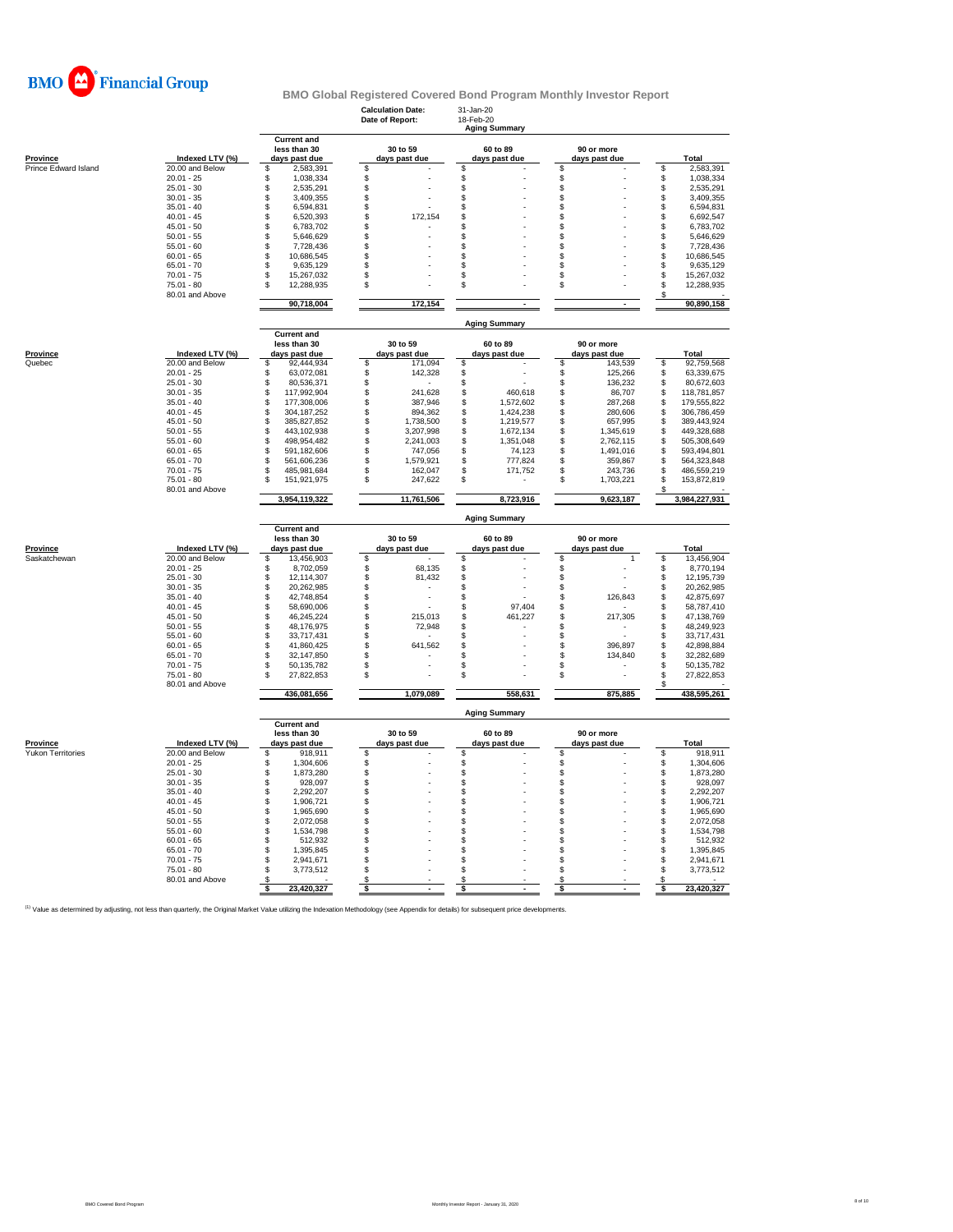

**Calculation Date:** 31-Jan-20 **Date of Report:** 18-Feb-20

**Cover Pool - Current LTV Distribution by Credit Score (1)** 

|                 | <b>Credit Scores</b> |  |             |  |             |  |               |  |               |  |               |  |                |  |                |
|-----------------|----------------------|--|-------------|--|-------------|--|---------------|--|---------------|--|---------------|--|----------------|--|----------------|
| Indexed LTV (%) | Score Unavailable    |  | < 600       |  | 600 - 650   |  | 651 - 700     |  | 701 - 750     |  | 751 - 800     |  | >800           |  | Total          |
| 20.00 and Below | 16.474.600           |  | 9.575.566   |  | 17.376.172  |  | 45.839.812    |  | 104.765.773   |  | 154.200.433   |  | 756.320.161    |  | .104.552.518   |
| $20.01 - 25$    | 10.025.459           |  | 9.704.600   |  | 14.972.611  |  | 37.691.518    |  | 82.939.545    |  | 129.693.334   |  | 536.665.014    |  | 821.692.080    |
| $25.01 - 30$    | 10.197.701           |  | 10.122.550  |  | 21.318.134  |  | 66.454.794    |  | 159.551.118   |  | 216.196.101   |  | 770.177.889    |  | 1.254.018.287  |
| $30.01 - 35$    | 11.336.545           |  | 19.099.609  |  | 65.984.771  |  | 118,088,535   |  | 254.442.750   |  | 385,230,565   |  | 1,200,966,253  |  | 2,055,149,027  |
| $35.01 - 40$    | 6.801.930            |  | 35.193.674  |  | 68.012.474  |  | 169.816.298   |  | 297.992.538   |  | 441,129,437   |  | 1.471.241.080  |  | 2.490.187.432  |
| $40.01 - 45$    | 11.836.047           |  | 42.344.145  |  | 92.419.298  |  | 212.705.728   |  | 399,135,303   |  | 536,363,665   |  | 1,576,856,670  |  | 2,871,660,856  |
| $45.01 - 50$    | 13.244.222           |  | 44.340.568  |  | 97.125.793  |  | 225.872.286   |  | 379.697.700   |  | 561,923,882   |  | 1.636.769.248  |  | 2.958.973.698  |
| $50.01 - 55$    | 20.494.450           |  | 49.960.683  |  | 97.061.408  |  | 247.789.423   |  | 394.947.497   |  | 575.290.583   |  | 1.668.411.606  |  | 3.053.955.650  |
| $55.01 - 60$    | 27.143.799           |  | 45.755.456  |  | 94.944.514  |  | 266.935.262   |  | 431.582.918   |  | 584.240.712   |  | 1.625.380.896  |  | 3,075,983,556  |
| $60.01 - 65$    | 45.031.238           |  | 49.170.001  |  | 108.034.215 |  | 298.182.500   |  | 499.438.776   |  | 669.288.226   |  | 1.828.184.693  |  | 3.497.329.647  |
| $65.01 - 70$    | 31.776.019           |  | 44.564.281  |  | 109.882.745 |  | 276.747.753   |  | 432.818.050   |  | 621.976.342   |  | 1.652.648.874  |  | 3.170.414.064  |
| $70.01 - 75$    | 11.918.048           |  | 48.166.135  |  | 118.944.928 |  | 360.317.504   |  | 619.820.891   |  | 857.173.743   |  | 2.118.617.718  |  | 4,134,958,966  |
| $75.01 - 80$    | 1.448.807            |  | 19.465.645  |  | 60.023.464  |  | 215.452.606   |  | 399.317.481   |  | 495.616.915   |  | 1,220,882,552  |  | 2,412,207,470  |
| 80.01 and Above |                      |  |             |  |             |  |               |  |               |  |               |  |                |  |                |
|                 | 217.728.865          |  | 427.462.912 |  | 966.100.527 |  | 2.541.894.018 |  | 4.456.450.339 |  | 6.228.323.937 |  | 18.063.122.653 |  | 32.901.083.251 |

<sup>(1)</sup> Value as determined by adjusting, not less than quarterly, the Original Market Value utilizing the Indexation Methodology (see Appendix for details) for subsequent price developments